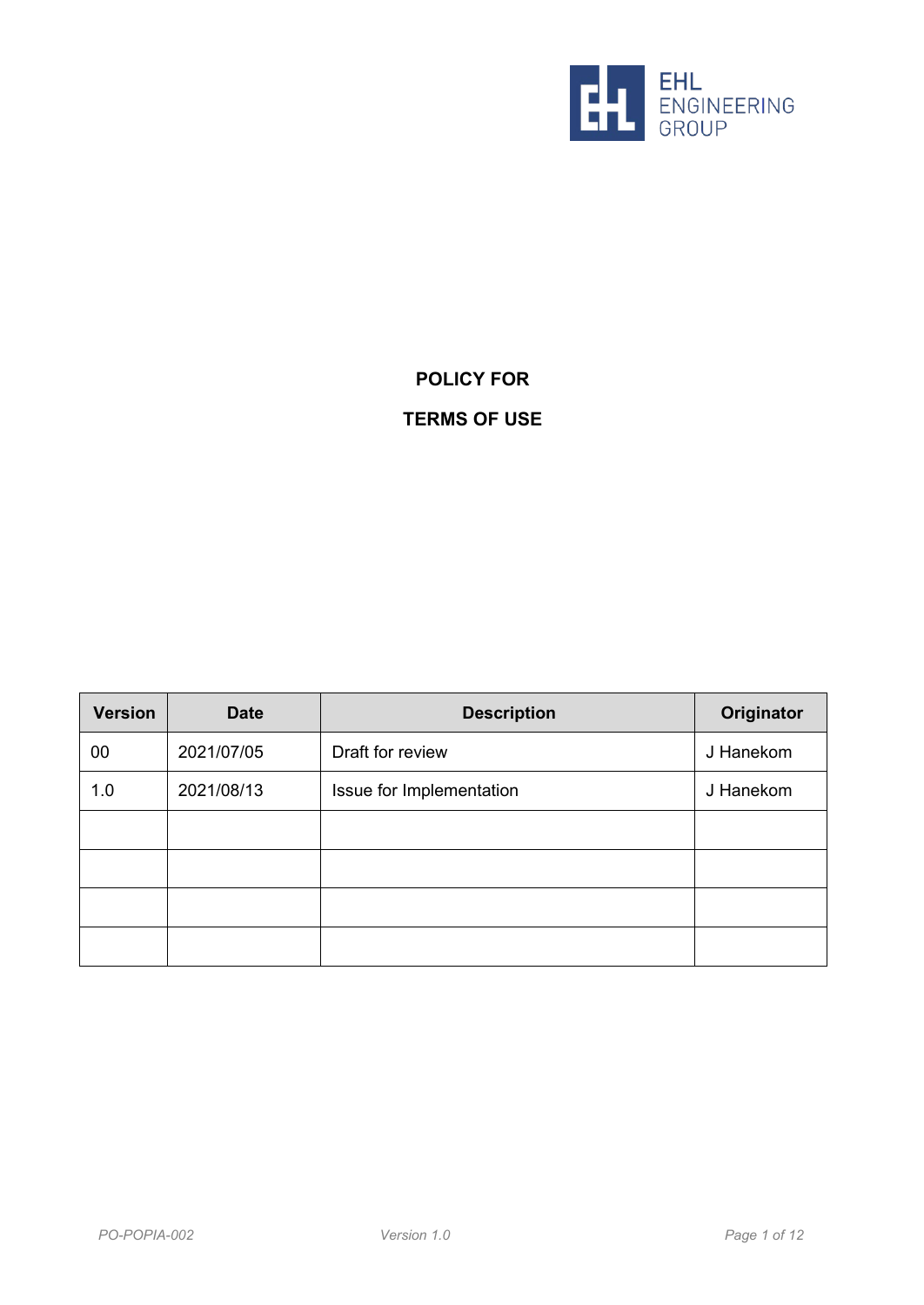

## **TABLE OF CONTENTS**

| 1                |      |  |  |  |  |
|------------------|------|--|--|--|--|
| $\boldsymbol{2}$ |      |  |  |  |  |
| 3                |      |  |  |  |  |
| 4                |      |  |  |  |  |
| 5                |      |  |  |  |  |
| 6                |      |  |  |  |  |
| 7                |      |  |  |  |  |
|                  | 7.1  |  |  |  |  |
|                  | 7.2  |  |  |  |  |
|                  | 7.3  |  |  |  |  |
|                  | 7.4  |  |  |  |  |
|                  | 7.5  |  |  |  |  |
|                  | 7.6  |  |  |  |  |
|                  | 7.7  |  |  |  |  |
|                  | 7.8  |  |  |  |  |
|                  | 7.9  |  |  |  |  |
|                  | 7.10 |  |  |  |  |
|                  | 7.11 |  |  |  |  |
|                  | 7.12 |  |  |  |  |
|                  | 7.13 |  |  |  |  |
|                  | 7.14 |  |  |  |  |
|                  | 7.15 |  |  |  |  |
|                  | 7.16 |  |  |  |  |
|                  | 7.17 |  |  |  |  |
|                  | 7.18 |  |  |  |  |
|                  | 7.19 |  |  |  |  |
|                  | 7.20 |  |  |  |  |
|                  | 7.21 |  |  |  |  |
| 8                |      |  |  |  |  |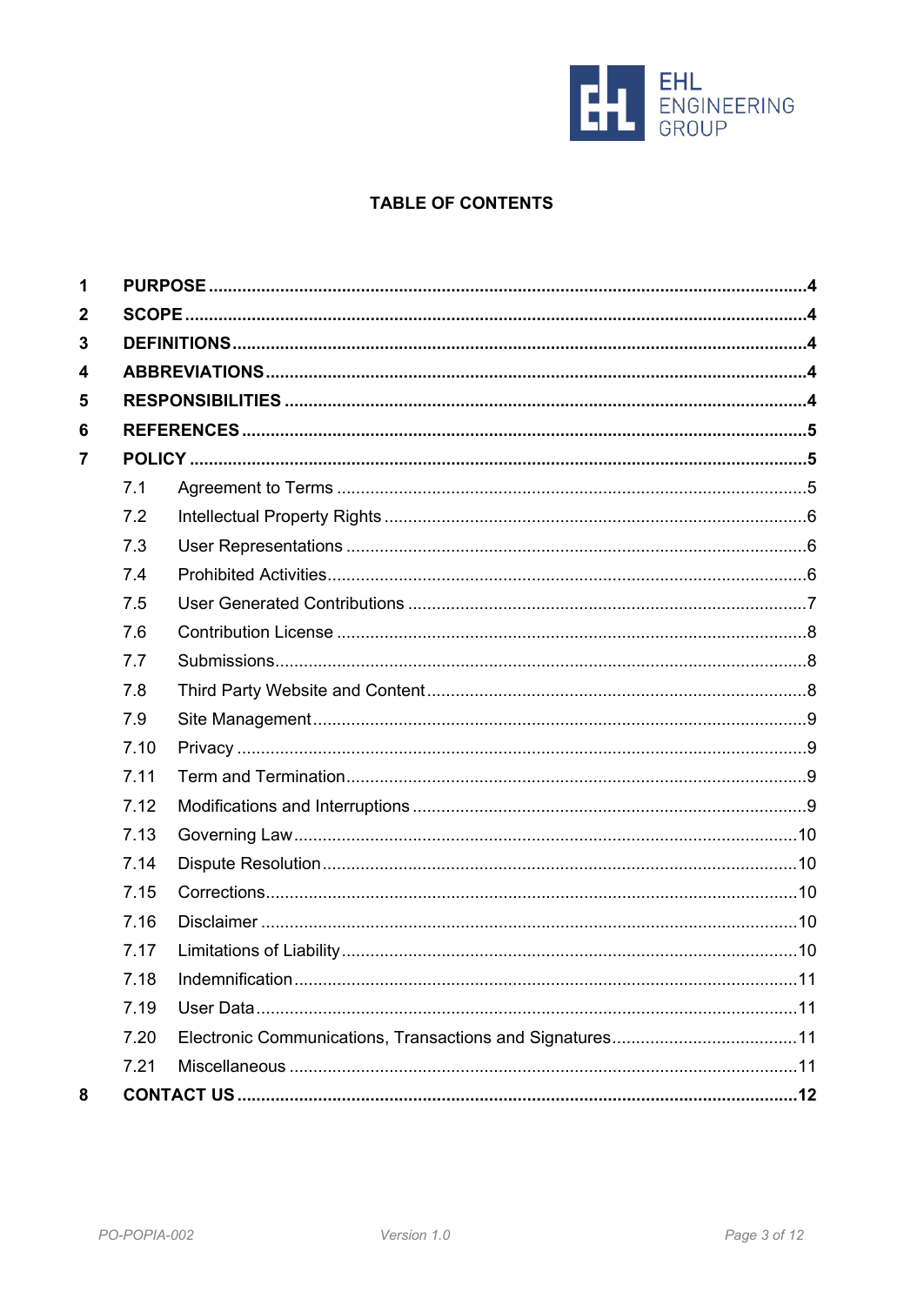

### <span id="page-2-0"></span>**1 PURPOSE**

This policy applies to the processing of personal data in manual and electronic records kept by EHL Engineering Group as described below. It also covers the Company's response to any data breach and other rights under the Protection of Personal Information Act (POPIA).

#### <span id="page-2-1"></span>**2 SCOPE**

This policy applies to the personal data of job applicants, existing and former employees, apprentices, volunteers, placement students, workers and self-employed contractors. These are referred to in this policy as relevant individuals.

#### <span id="page-2-2"></span>**3 DEFINITIONS**

- Personal Data **Information** that relates to an identifiable person who can be directly or indirectly identified from that information.
- Special Categories Personal data which relates to an individuals health, sex life, sexual orientation, race, ethnic origin, political opinion, religion and trade union membership. It also includes genetic and biometric data (where used for ID purposes).
- Criminal Offence Data Data which relates to an individual's criminal convictions and offences.
- Data Processing Any operation or set of operations which is performed on personal data or on sets of personal data, whether or not by automated means, such as collection, recording, organization, structuring, storage, adaptation or alteration, retrieval, consultation, use, disclosure by transmission, dissemination or otherwise making available, alignment or combination, restriction, erasure or destruction.

#### <span id="page-2-3"></span>**4 ABBREVIATIONS**

POPIA Protection of Personal Information Act

## <span id="page-2-4"></span>**5 RESPONSIBILITIES**

All employees of EHL Engineering Group are required to comply with their obligations under the POPIA, in relation to data/information about other employees. Employees in positions that require use of data/information about employees will be given separate specific guidance on these obligations. Employees must ask the Information Officer if they are unsure of their obligations.

If any employees fail to comply with these obligations, their failure will be regarded as serious misconduct under the Company's disciplinary procedure.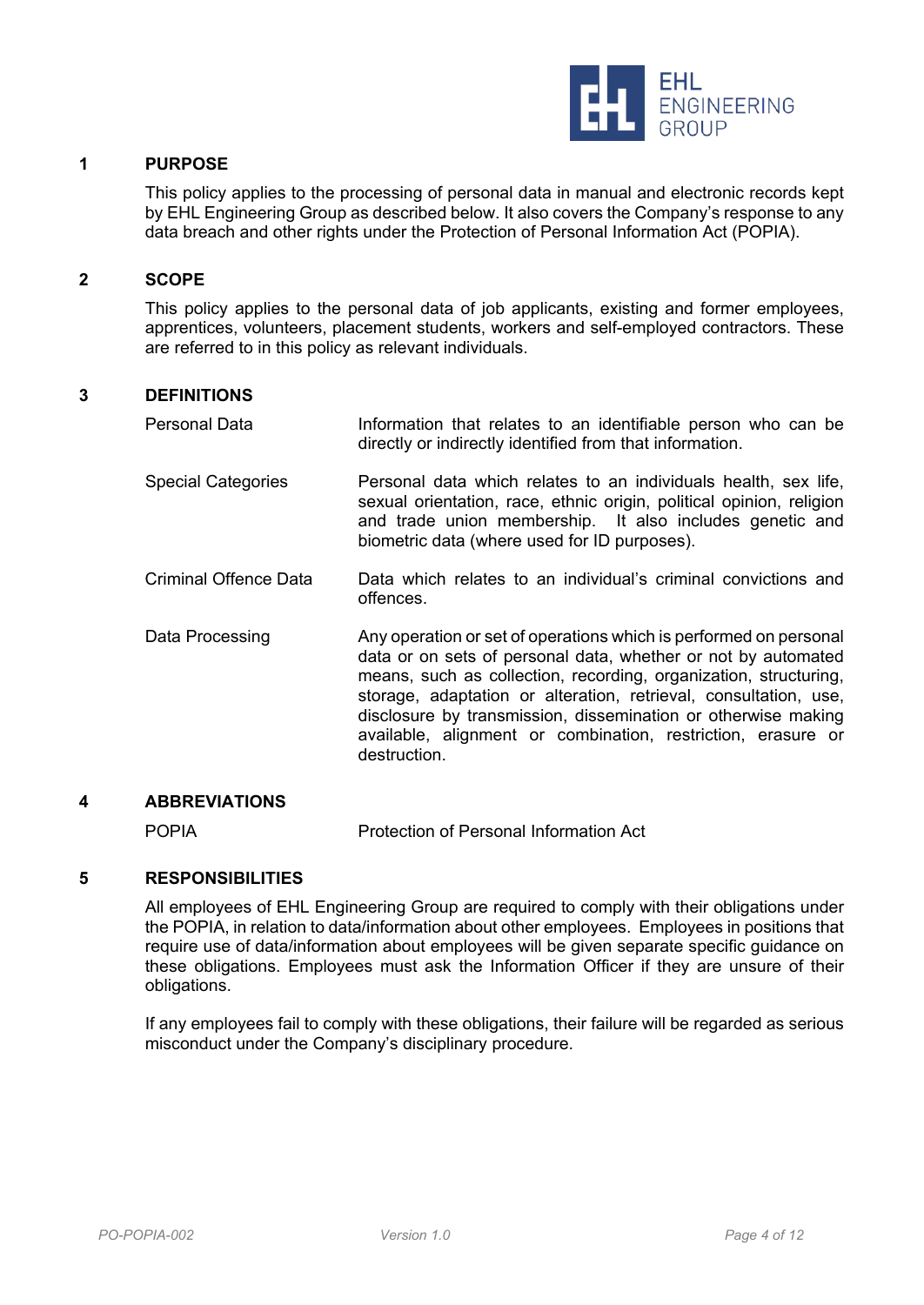

## <span id="page-3-0"></span>**6 REFERENCES**

This policy should be read in conjunction with the following policies and procedures:

- Disciplinary Code and Procedure (PR-HUM-004)
- Data Protection and Privacy Policy (PO-POPIA-001)

### <span id="page-3-1"></span>**7 POLICY**

## <span id="page-3-2"></span>**7.1 Agreement to Terms**

These Terms of Use constitute a legally binding agreement made between you, whether personally or on behalf of an entity ("you") and EHL Engineering Group of Companies ("Company", "we", "us", or "our"), concerning your access to and use of the following websites:

- [https://www.ehl.co.za](https://www.ehl.co.za/)
- https:ww.ehlafrica.com
- [https://bas.ehl.co.za](https://bas.ehl.co.za/)
- [https://portal.ehl.co.za](https://portal.ehl.co.za/)
- <https://ehlconsultingengineers.sharepoint.com/>
- EHL Github Site
- All EHL Social Media
- All Microsoft Applications (365)
- All Engineering Applications / Software

Referred to in this document as the Site, as well as any other media form, media channel, mobile website or mobile application related, linked, or otherwise connected thereto (collectively, the "Site"). You agree that by accessing the Site, you have read, understood, and agreed to be bound by all of these Terms of Use. IF YOU DO NOT AGREE WITH ALL OF THESE TERMS OF USE, THEN YOU ARE EXPRESSLY PROHIBITED FROM USING THE SITE AND YOU MUST DISCONTINUE USE IMMEDIATELY.

Supplemental terms and conditions or documents that may be posted on the Site from time to time are hereby expressly incorporated herein by reference. We reserve the right, in our sole discretion, to make changes or modifications to these Terms of Use at any time and for any reason. We will alert you about any changes by updating the "Last updated" date of these Terms of Use, and you waive any right to receive specific notice of each such change. It is your responsibility to periodically review these Terms of Use to stay informed of updates. You will be subject to, and will be deemed to have been made aware of and to have accepted, the changes in any revised Terms of Use by your continued use of the Site after the date such revised Terms of Use are posted.

The information provided on the Site is not intended for distribution to or use by any person or entity in any jurisdiction or country where such distribution or use would be contrary to law or regulation or which would subject us to any registration requirement within such jurisdiction or country. Accordingly, those persons who choose to access the Site from other locations do so on their own initiative and are solely responsible for compliance with local laws, if and to the extent local laws are applicable.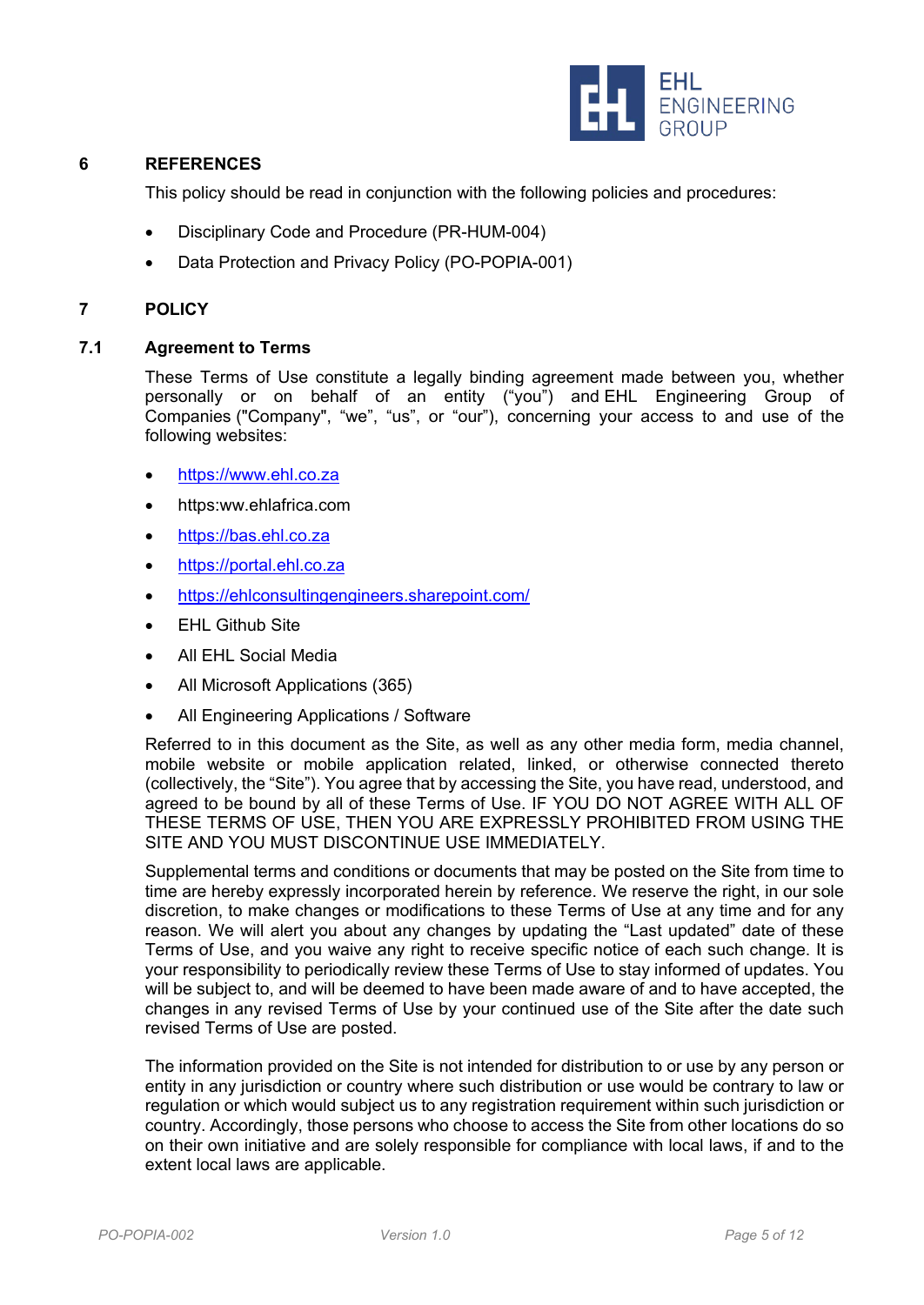

All users who are minors in the jurisdiction in which they reside (generally under the age of 18) must have the permission of, and be directly supervised by, their parent or guardian to use the Site. If you are a minor, you must have your parent or guardian read and agree to these Terms of Use prior to you using the Site.

### <span id="page-4-0"></span>**7.2 Intellectual Property Rights**

Unless otherwise indicated, the Site is our proprietary property and all source code, databases, functionality, software, website designs, audio, video, text, photographs, and graphics on the Site (collectively, the "Content") and the trademarks, service marks, and logos contained therein (the "Marks") are owned or controlled by us or licensed to us, and are protected by copyright and trademark laws and various other intellectual property rights and unfair competition laws of the United States, international copyright laws, and international conventions. The Content and the Marks are provided on the Site "AS IS" for your information and personal use only. Except as expressly provided in these Terms of Use, no part of the Site and no Content or Marks may be copied, reproduced, aggregated, republished, uploaded, posted, publicly displayed, encoded, translated, transmitted, distributed, sold, licensed, or otherwise exploited for any commercial purpose whatsoever, without our express prior written permission.

Provided that you are eligible to use the Site, you are granted a limited license to access and use the Site and to download or print a copy of any portion of the Content to which you have properly gained access solely for your personal, non-commercial use and the purpose you were given access to the sites for. We reserve all rights not expressly granted to you in and to the Site, the Content and the Marks.

## <span id="page-4-1"></span>**7.3 User Representations**

By using the Site, you represent and warrant that: (1) you have the legal capacity and you agree to comply with these Terms of Use; (2) you are not a minor in the jurisdiction in which you reside, or if a minor, you have received parental permission to use the Site; (3) you will not access the Site through automated or non-human means, whether through a bot, script, or otherwise; (4) you will not use the Site for any illegal or unauthorised purpose; and (5) your use of the Site will not violate any applicable law or regulation.

If you provide any information that is untrue, inaccurate, not current, or incomplete, we have the right to suspend or terminate your account and refuse any and all current or future use of the Site (or any portion thereof).

#### <span id="page-4-2"></span>**7.4 Prohibited Activities**

You may not access or use the Site for any purpose other than that for which we make the Site available. The Site may not be used in connection with any commercial endeavours except those that are specifically endorsed or approved by us.

As a user of the Site, you agree not to:

- View, download or access any information you have not been given permission or the access rights to.
- Distribute any personal information contained in the Sites without the consent of the individual or Information officer.
- Give yourself access to any portion of the Sites that have not been assigned to you be the Information Officer by any means.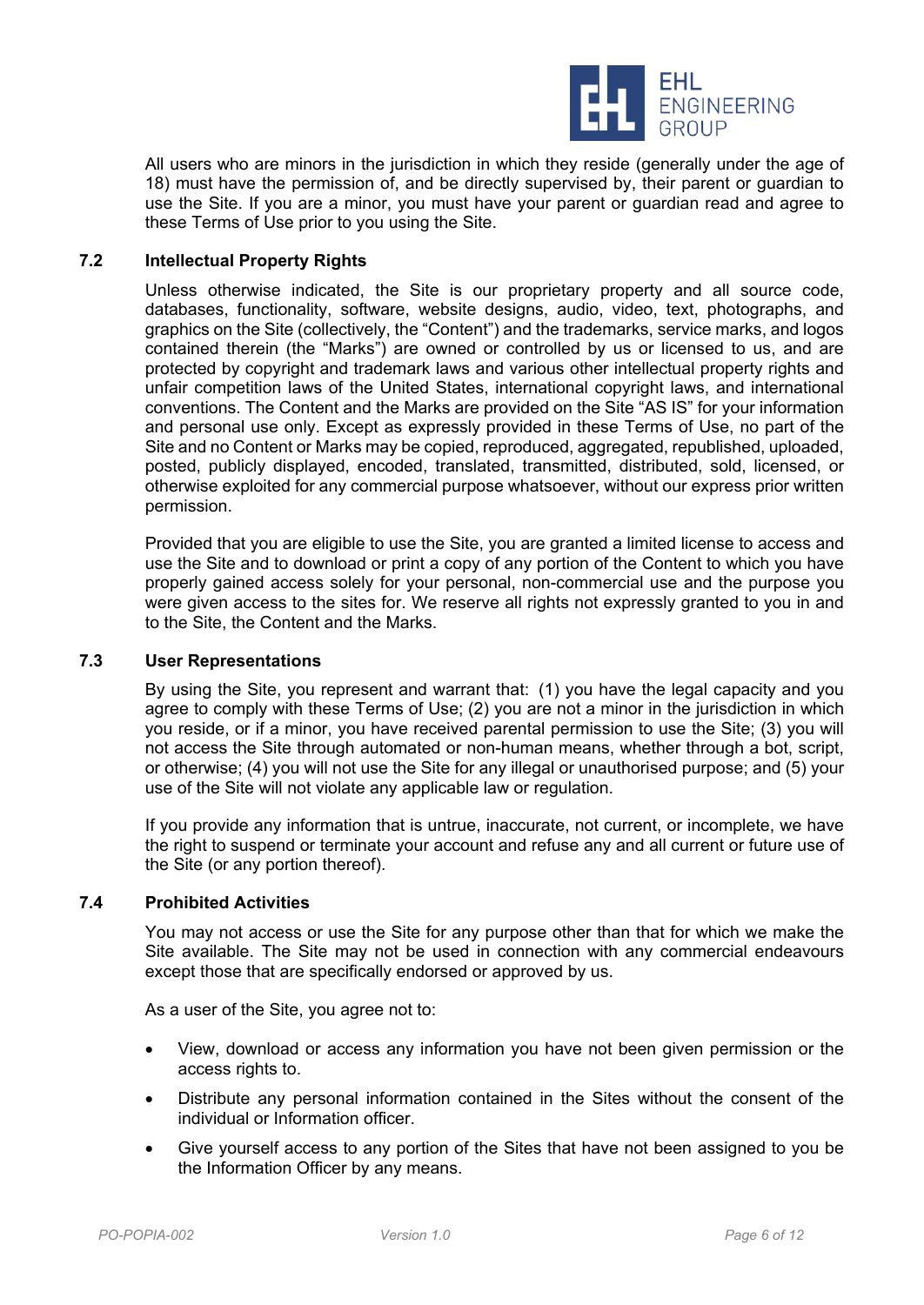

Take screenshots or record any sessions whereby information is shared by someone having access to information which you do not have access to.

As a user of the Sites you agree to:

• Ensure that your personal information is correct and up-to-date

#### <span id="page-5-0"></span>**7.5 User Generated Contributions**

The Site does not offer users to submit or post content. We may provide you with the opportunity to create, submit, post, display, transmit, perform, publish, distribute, or broadcast content and materials to us or on the Site, including but not limited to documentation, text, writings, video, audio, photographs, graphics, comments, suggestions, or personal information or other material (collectively, "Contributions"). Contributions may be viewable by other users of the Site and through third-party websites. As such, any Contributions you transmit may be treated in accordance with the Site Privacy Policy. When you create or make available any Contributions, you thereby represent and warrant that:

- The creation, distribution, transmission, public display, or performance, and the accessing, downloading, or copying of your Contributions do not and will not infringe the proprietary rights, including but not limited to the copyright, patent, trademark, trade secret, or moral rights of any third party.
- You are the creator and owner of or have the necessary licenses, rights, consents, releases, and permissions to use and to authorise us, the Site, and other users of the Site to use your Contributions in any manner contemplated by the Site and these Terms of Use.
- You have the written consent, release, and/or permission of each and every identifiable individual person in your Contributions to use the name or likeness of each and every such identifiable individual person to enable inclusion and use of your Contributions in any manner contemplated by the Site and these Terms of Use.
- Your Contributions are not false, inaccurate, or misleading.
- Your Contributions are not unsolicited or unauthorized advertising, promotional materials, pyramid schemes, chain letters, spam, mass mailings, or other forms of solicitation.
- Your Contributions are not obscene, lewd, lascivious, filthy, violent, harassing, libellous, slanderous, or otherwise objectionable (as determined by us).
- Your Contributions do not ridicule, mock, disparage, intimidate, or abuse anyone.
- Your Contributions are not used to harass or threaten (in the legal sense of those terms) any other person and to promote violence against a specific person or class of people.
- Your Contributions do not violate any applicable law, regulation, or rule.
- Your Contributions do not violate the privacy or publicity rights of any third party.
- Your Contributions do not contain any material that solicits personal information from anyone under the age of 18 or exploits people under the age of 18 in a sexual or violent manner.
- Your Contributions do not violate any applicable law concerning child pornography, or otherwise intended to protect the health or well-being of minors.
- Your Contributions do not include any offensive comments that are connected to race, national origin, gender, sexual preference, or physical handicap.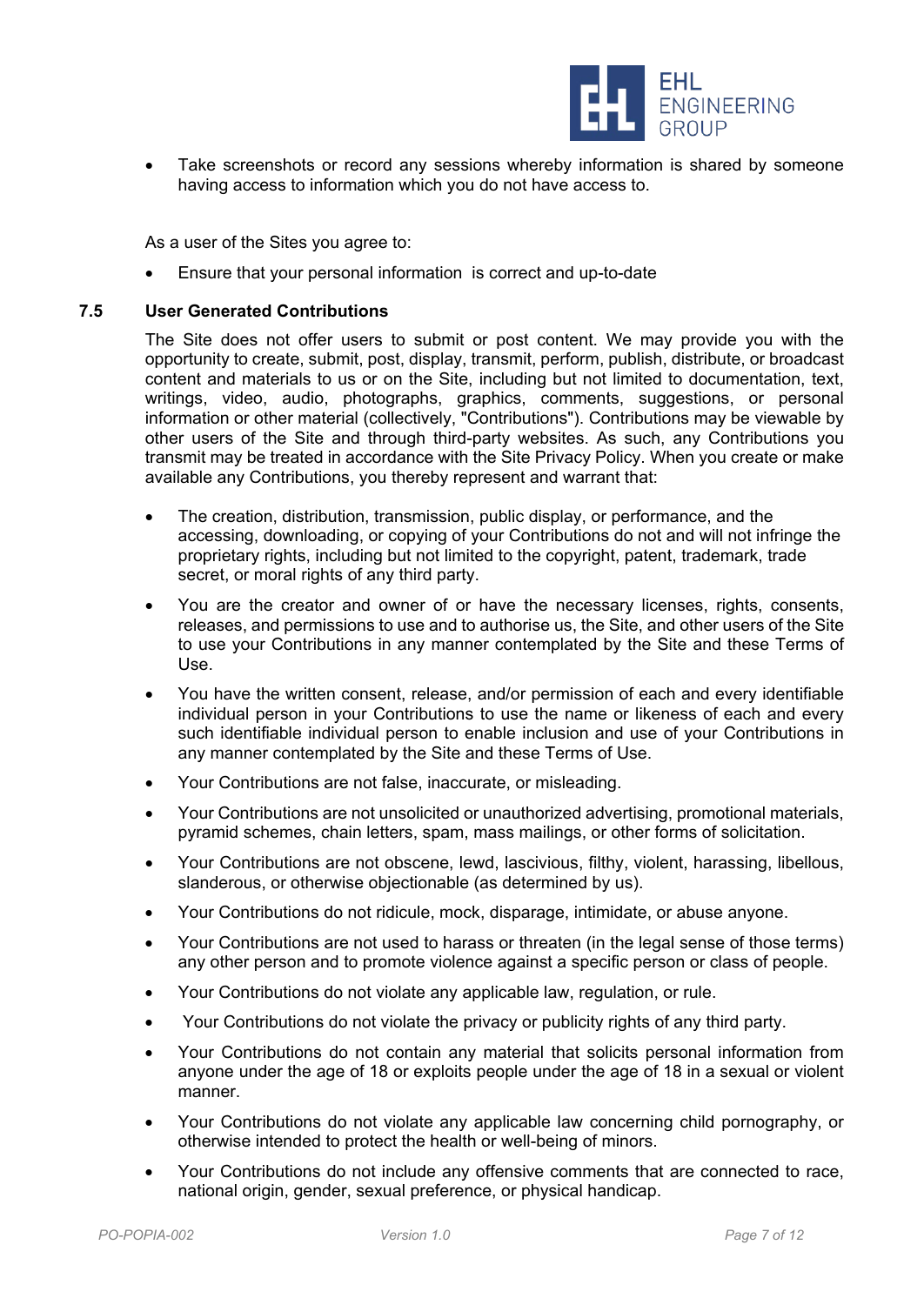

• Your Contributions do not otherwise violate, or link to material that violates, any provision of these Terms of Use, or any applicable law or regulation.

Any use of the Site in violation of the foregoing violates these Terms of Use and may result in, among other things, termination or suspension of your rights to use the Site.

## <span id="page-6-0"></span>**7.6 Contribution License**

You and the Site agree that we may access, store, process, and use any information and personal data that you provide following the terms of the Privacy Policy and your choices (including settings).

By submitting suggestions or other feedback regarding the Site, you agree that we can use and share such feedback for any purpose without compensation to you.

We are not liable for any statements or representations in your Contributions provided by you in any area on the Site. You are solely responsible for your Contributions to the Site and you expressly agree to exonerate us from any and all responsibility and to refrain from any legal action against us regarding your Contributions.

#### <span id="page-6-1"></span>**7.7 Submissions**

You acknowledge and agree that any questions, comments, suggestions, ideas, feedback, or other information regarding the Site ("Submissions") provided by you to us are nonconfidential and shall become our sole property. We shall own exclusive rights, including all intellectual property rights, and shall be entitled to the unrestricted use and dissemination of these Submissions for any lawful purpose, commercial or otherwise, without acknowledgment or compensation to you. You hereby waive all moral rights to any such Submissions, and you hereby warrant that any such Submissions are original with you or that you have the right to submit such Submissions. You agree there shall be no recourse against us for any alleged or actual infringement or misappropriation of any proprietary right in your Submissions.

## <span id="page-6-2"></span>**7.8 Third Party Website and Content**

The Site may contain (or you may be sent via the Site) links to other websites ("Third-Party Websites") as well as articles, photographs, text, graphics, pictures, designs, music, sound, video, information, applications, software, and other content or items belonging to or originating from third parties ("Third-Party Content"). Such Third-Party Websites and Third-Party Content are not investigated, monitored, or checked for accuracy, appropriateness, or completeness by us, and we are not responsible for any Third-Party Websites accessed through the Site or any Third-Party Content posted on, available through, or installed from the Site, including the content, accuracy, offensiveness, opinions, reliability, privacy practices, or other policies of or contained in the Third-Party Websites or the Third-Party Content. Inclusion of, linking to, or permitting the use or installation of any Third-Party Websites or any Third-Party Content does not imply approval or endorsement thereof by us. If you decide to leave the Site and access the Third-Party Websites or to use or install any Third-Party Content, you do so at your own risk, and you should be aware these Terms of Use no longer govern. You should review the applicable terms and policies, including privacy and data gathering practices, of any website to which you navigate from the Site or relating to any applications you use or install from the Site. Any purchases you make through Third-Party Websites will be through other websites and from other companies, and we take no responsibility whatsoever in relation to such purchases which are exclusively between you and the applicable third party. You agree and acknowledge that we do not endorse the products or services offered on Third-Party Websites and you shall hold us harmless from any harm caused by your purchase of such products or services. Additionally, you shall hold us harmless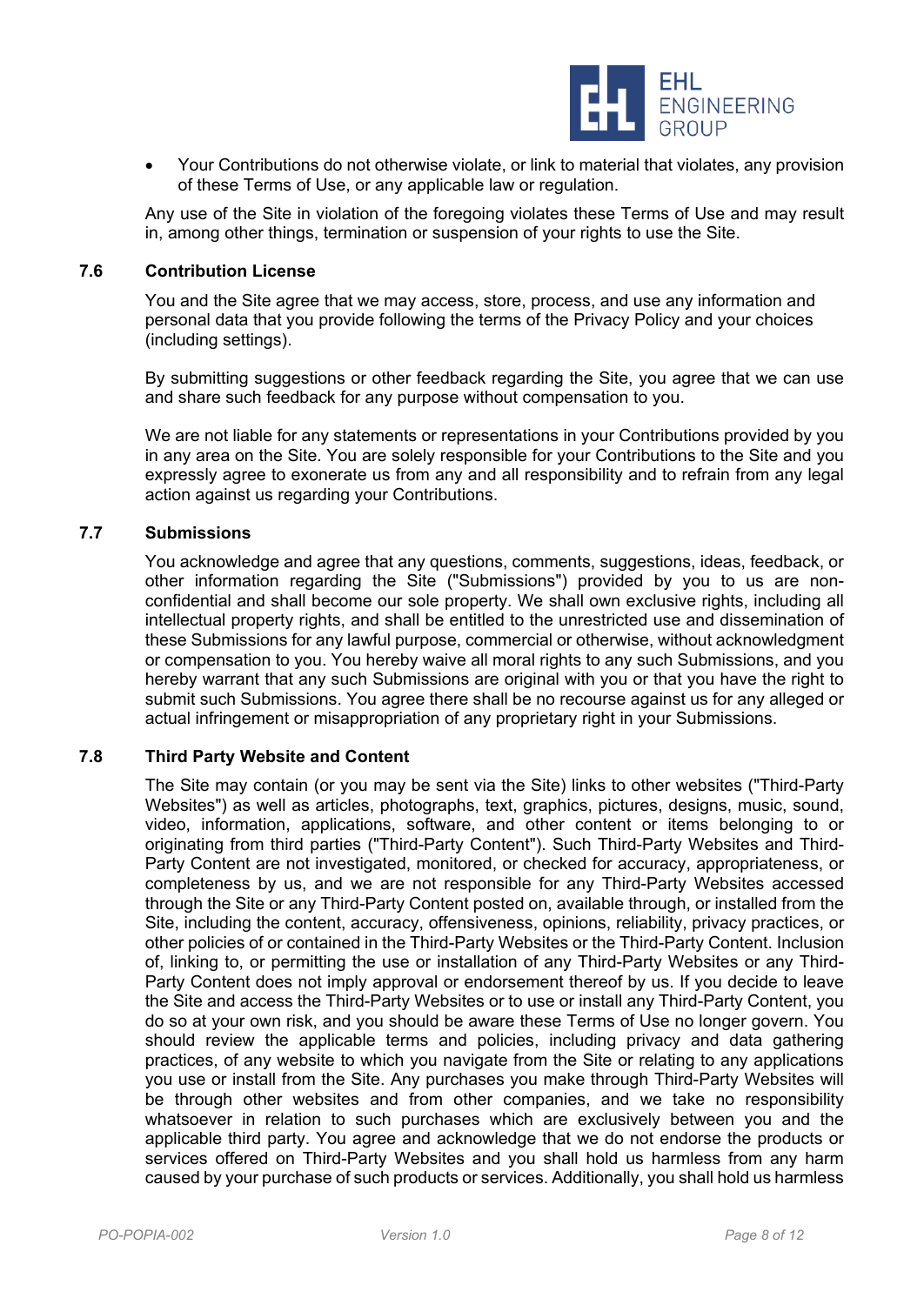

from any losses sustained by you or harm caused to you relating to or resulting in any way from any Third-Party Content or any contact with Third-Party Websites.

#### <span id="page-7-0"></span>**7.9 Site Management**

We reserve the right, but not the obligation, to: (1) monitor the Site for violations of these Terms of Use; (2) take appropriate legal action against anyone who, in our sole discretion, violates the law or these Terms of Use, including without limitation, reporting such user to law enforcement authorities; (3) in our sole discretion and without limitation, refuse, restrict access to, limit the availability of, or disable (to the extent technologically feasible) any of your Contributions or any portion thereof; (4) in our sole discretion and without limitation, notice, or liability, to remove from the Site or otherwise disable all files and content that are excessive in size or are in any way burdensome to our systems; and (5) otherwise manage the Site in a manner designed to protect our rights and property and to facilitate the proper functioning of the Site.

## <span id="page-7-1"></span>**7.10 Privacy**

We care about data privacy and security. By using the Site, you agree to be bound by our Privacy Policy posted on the Site, which is incorporated into these Terms of Use. Please be advised the Site is hosted in South Africa. If you access the Site from any other region of the world with laws or other requirements governing personal data collection, use, or disclosure that differ from applicable laws in South Africa, then through your continued use of the Site, you are transferring your data to South Africa, and you agree to have your data transferred to and processed in South Africa.

#### <span id="page-7-2"></span>**7.11 Term and Termination**

These Terms of Use shall remain in full force and effect while you use the Site. Without limiting any other provision of these terms of use, we reserve the right to, in our sole discretion and without notice or liability, deny access to and use of the site (including blocking certain IP addresses), to any person for any reason or for no reason, including without limitation for breach of any representation, warranty, or covenant contained in these terms of use or of any applicable law or regulation. We may terminate your use or participation in the site or delete any content or information that you posted at any time, without warning, in our sole discretion.

If we terminate or suspend your account for any reason, you are prohibited from registering and creating a new account under your name, a fake or borrowed name, or the name of any third party, even if you may be acting on behalf of the third party. In addition to terminating or suspending your account, we reserve the right to take appropriate legal action, including without limitation pursuing civil, criminal, and injunctive redress.

#### <span id="page-7-3"></span>**7.12 Modifications and Interruptions**

We reserve the right to change, modify, or remove the contents of the Site at any time or for any reason at our sole discretion without notice. However, we have no obligation to update any information on our Site. We also reserve the right to modify or discontinue all or part of the Site without notice at any time. We will not be liable to you or any third party for any modification, price change, suspension, or discontinuance of the Site.

We cannot guarantee the Site will be available at all times. We may experience hardware, software, or other problems or need to perform maintenance related to the Site, resulting in interruptions, delays, or errors. We reserve the right to change, revise, update, suspend, discontinue, or otherwise modify the Site at any time or for any reason without notice to you. You agree that we have no liability whatsoever for any loss, damage, or inconvenience caused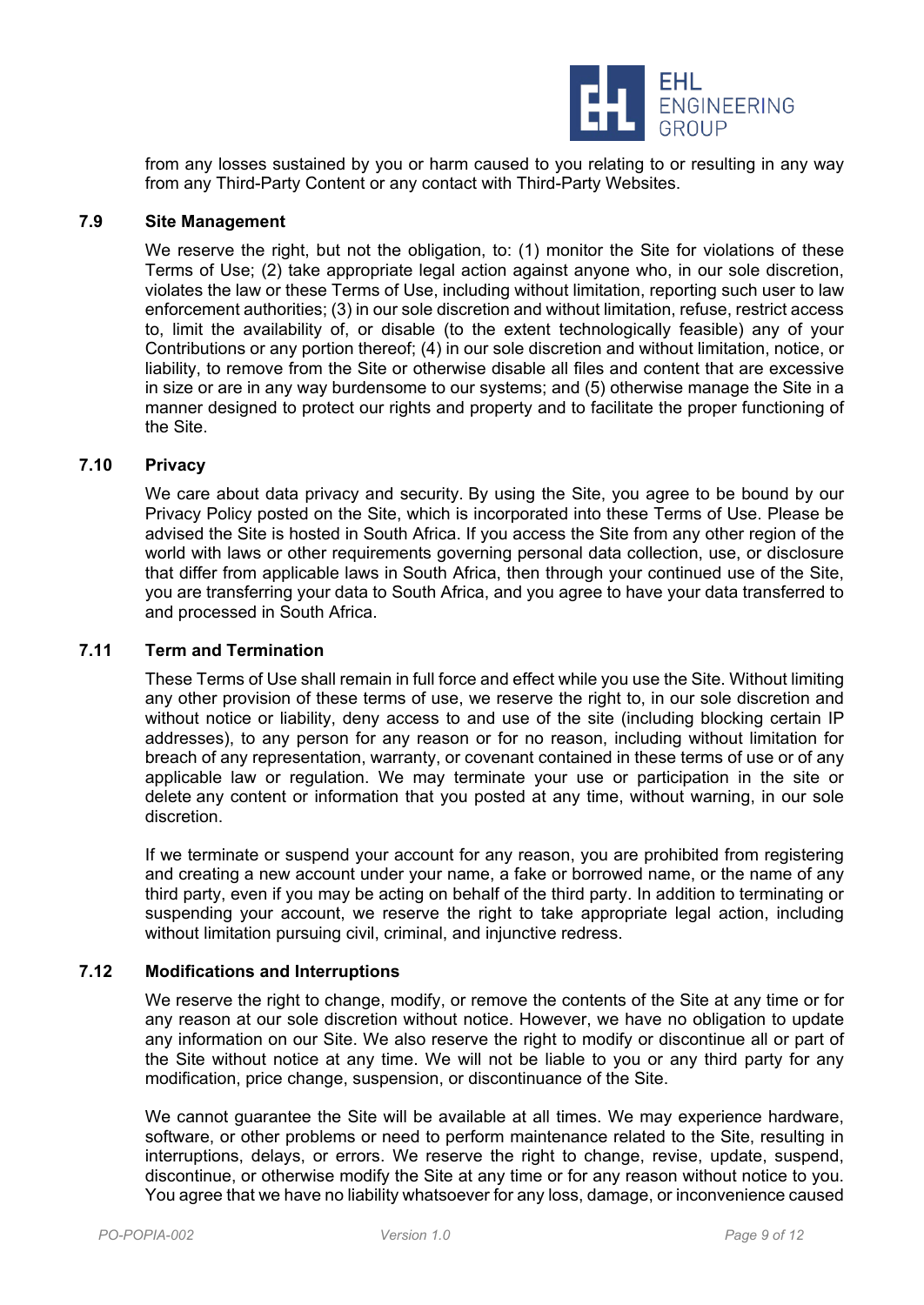

by your inability to access or use the Site during any downtime or discontinuance of the Site. Nothing in these Terms of Use will be construed to obligate us to maintain and support the Site or to supply any corrections, updates, or releases in connection therewith.

## <span id="page-8-0"></span>**7.13 Governing Law**

These Terms shall be governed by and defined following the laws of South Africa. EHL Engineering Group and yourself irrevocably consent that the courts of South Africa shall have exclusive jurisdiction to resolve any dispute which may arise in connection with these terms.

## <span id="page-8-1"></span>**7.14 Dispute Resolution**

You agree to irrevocably submit all disputes related to Terms or the relationship established by this Agreement to the jurisdiction of the South Africa courts. EHL Engineering Group shall also maintain the right to bring proceedings as to the substance of the matter in the courts of the country where you reside or, if these Terms are entered into in the course of your trade or profession, the state of your principal place of business.

## <span id="page-8-2"></span>**7.15 Corrections**

There may be information on the Site that contains typographical errors, inaccuracies, or omissions, including descriptions, pricing, availability, and various other information. We reserve the right to correct any errors, inaccuracies, or omissions and to change or update the information on the Site at any time, without prior notice.

## <span id="page-8-3"></span>**7.16 Disclaimer**

The site is provided on an as-is and as-available basis. You agree that your use of the site and our services will be at your sole risk. To the fullest extent permitted by law, we disclaim all warranties, express or implied, in connection with the site and your use thereof, including, without limitation, the implied warranties of merchantability, fitness for a particular purpose, and non-infringement. We make no warranties or representations about the accuracy or completeness of the site's content or the content of any websites linked to the site and we will assume no liability or responsibility for any (1) errors, mistakes, or inaccuracies of content and materials, (2) personal injury or property damage, of any nature whatsoever, resulting from your access to and use of the site, (3) any unauthorized access to or use of our secure servers and/or any and all personal information and/or financial information stored therein, (4) any interruption or cessation of transmission to or from the site, (5) any bugs, viruses, trojan horses, or the like which may be transmitted to or through the site by any third party, and/or (6) any errors or omissions in any content and materials or for any loss or damage of any kind incurred as a result of the use of any content posted, transmitted, or otherwise made available via the site. We do not warrant, endorse, guarantee, or assume responsibility for any product or service advertised or offered by a third party through the site, any hyperlinked website, or any website or mobile application featured in any banner or other advertising, and we will not be a party to or in any way be responsible for monitoring any transaction between you and any third-party providers of products or services. As with the purchase of a product or service through any medium or in any environment, you should use your best judgment and exercise caution where appropriate.

## <span id="page-8-4"></span>**7.17 Limitations of Liability**

In no event will we or our directors, employees, or agents be liable to you or any third party for any direct, indirect, consequential, exemplary, incidental, special, or punitive damages, including lost profit, lost revenue, loss of data, or other damages arising from your use of the site, even if we have been advised of the possibility of such damages.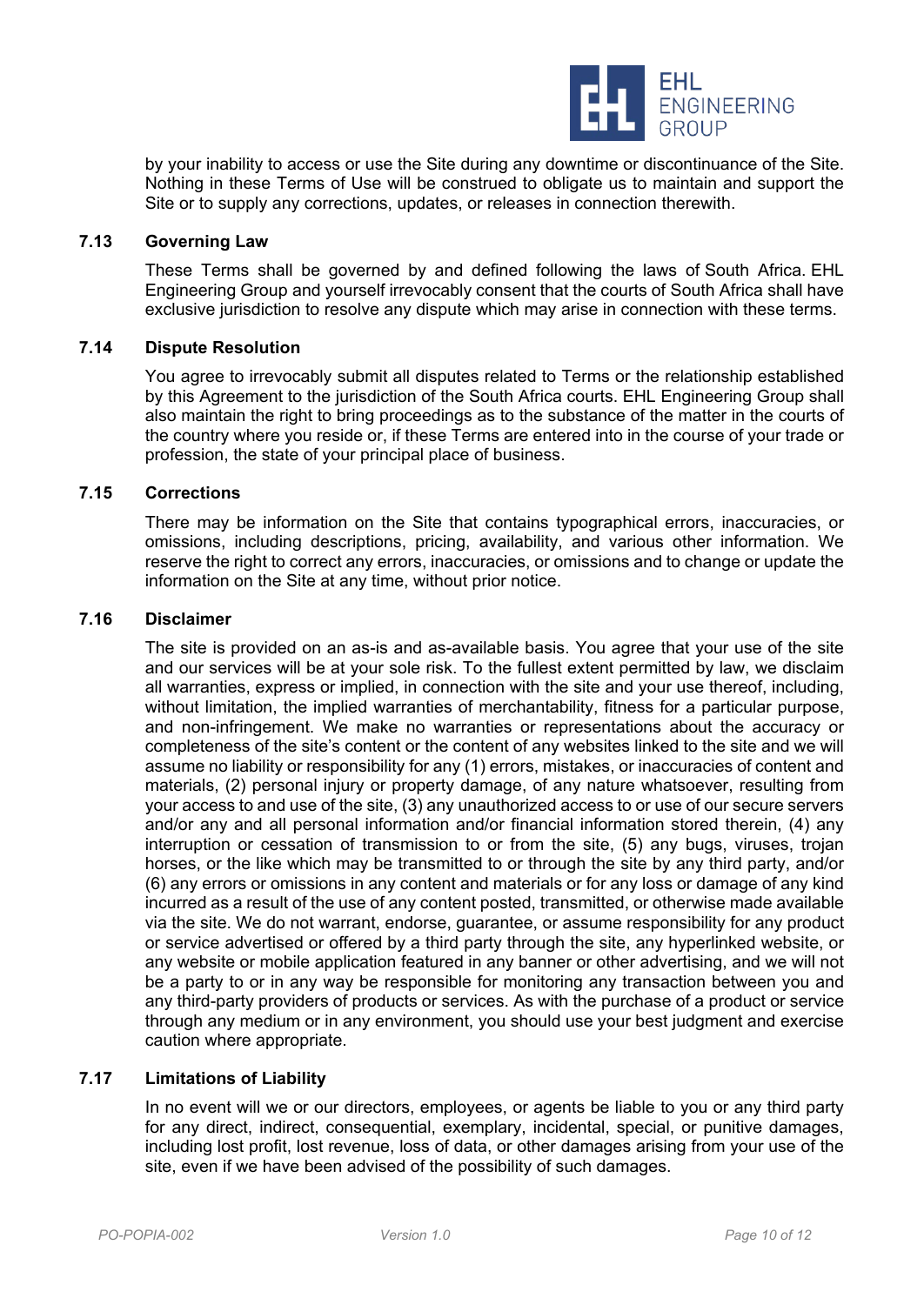

## <span id="page-9-0"></span>**7.18 Indemnification**

You agree to defend, indemnify, and hold us harmless, including our subsidiaries, affiliates, and all of our respective officers, agents, partners, and employees, from and against any loss, damage, liability, claim, or demand, including reasonable attorneys' fees and expenses, made by any third party due to or arising out of: (1) use of the Site; (2) breach of these Terms of Use; (3) any breach of your representations and warranties set forth in these Terms of Use; (4) your violation of the rights of a third party, including but not limited to intellectual property rights; or (5) any overt harmful act toward any other user of the Site with whom you connected via the Site. Notwithstanding the foregoing, we reserve the right, at your expense, to assume the exclusive defense and control of any matter for which you are required to indemnify us, and you agree to cooperate, at your expense, with our defense of such claims. We will use reasonable efforts to notify you of any such claim, action, or proceeding which is subject to this indemnification upon becoming aware of it.

## <span id="page-9-1"></span>**7.19 User Data**

We will maintain certain data that you transmit to the Site for the purpose of managing the performance of the Site, as well as data relating to your use of the Site. Although we perform regular routine backups of data, you are solely responsible for all data that you transmit or that relates to any activity you have undertaken using the Site. You agree that we shall have no liability to you for any loss or corruption of any such data, and you hereby waive any right of action against us arising from any such loss or corruption of such data.

## <span id="page-9-2"></span>**7.20 Electronic Communications, Transactions and Signatures**

Visiting the Site, sending us emails, and completing online forms constitute electronic communications. You consent to receive electronic communications, and you agree that all agreements, notices, disclosures, and other communications we provide to you electronically, via email and on the Site, satisfy any legal requirement that such communication be in writing. YOU HEREBY AGREE TO THE USE OF ELECTRONIC SIGNATURES, CONTRACTS, ORDERS, AND OTHER RECORDS, AND TO ELECTRONIC DELIVERY OF NOTICES, POLICIES, AND RECORDS OF TRANSACTIONS INITIATED OR COMPLETED BY US OR VIA THE SITE. You hereby waive any rights or requirements under any statutes, regulations, rules, ordinances, or other laws in any jurisdiction which require an original signature or delivery or retention of non-electronic records, or to payments or the granting of credits by any means other than electronic means.

#### <span id="page-9-3"></span>**7.21 Miscellaneous**

These Terms of Use and any policies or operating rules posted by us on the Site or in respect to the Site constitute the entire agreement and understanding between you and us. Our failure to exercise or enforce any right or provision of these Terms of Use shall not operate as a waiver of such right or provision. These Terms of Use operate to the fullest extent permissible by law. We may assign any or all of our rights and obligations to others at any time. We shall not be responsible or liable for any loss, damage, delay, or failure to act caused by any cause beyond our reasonable control. If any provision or part of a provision of these Terms of Use is determined to be unlawful, void, or unenforceable, that provision or part of the provision is deemed severable from these Terms of Use and does not affect the validity and enforceability of any remaining provisions. There is no joint venture, partnership, employment or agency relationship created between you and us as a result of these Terms of Use or use of the Site. You agree that these Terms of Use will not be construed against us by virtue of having drafted them. You hereby waive any and all defenses you may have based on the electronic form of these Terms of Use and the lack of signing by the parties hereto to execute these Terms of Use.